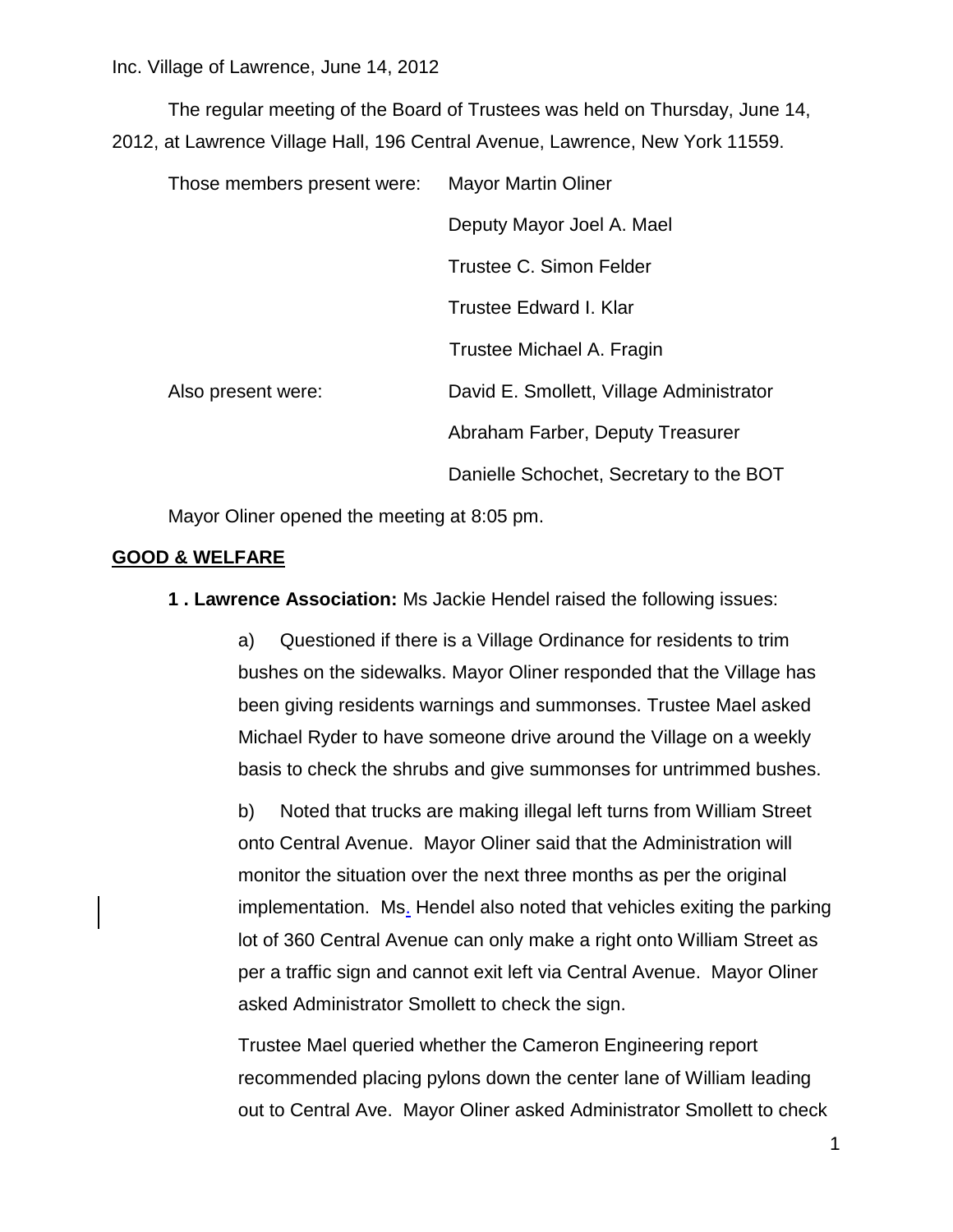the report and ensure it is being followed in all respects. He also asked Michael Ryder to take pictures and send to Cameron to be sure that the signs are correct. Trustee Mael suggested that meter maids observe the intersection half hour a day at different times to see how many trucks and cars actually make left turns from William onto Central.

**2. Trustee Fragin:** Reported that he attended the SCN Security Conference hosted by Mayor Oliner at the Lawrence Yacht and Country Club on June 13th and that it was well attended, well run and is a credit to the Village. He thanked the Administration and staff for their work in organizing the event.

**3. Trustee Felder:** Stated that it is very difficult to make the Southwest bound right hand turn from the 878 onto Central Avenue. He advised that he had spoken to an engineer who recommended making a cut into the median on the right hand side of the 878 approaching Central Ave in order to accommodate right hand turns. Mayor Oliner said he will take this under advisement.

Trustee Fragin outlined 3 major problems with the 878/Central Ave intersection as follows:

a): Lights at Doughty and Central are improperly synced.

b): Bus stop in middle of intersection

c): Parking at Northwest corner of Central forces westbound traffic from Doughty to Central into one lane

All of the above present traffic hazards.

Mayor Oliner asked Administrator Smollett to make an appointment with Shila Shah-Gavnoudias, Commissioner of Nassau County Dept. of Public Works and also with NYS Dept. of Transportation to address these issues.

**4. Trustee Mael:** Nassau County has changed a number of street signs at several intersections including Washington Ave, Muriel, Margaret Avenue, Briarwood and Sealy where they intersect with Broadway. Nassau County changed the "No turn on red when pedestrians present" signs to "No turn on Red" signs. This is causing traffic to divert onto other narrower streets as motorists seek to avoid these lights, thus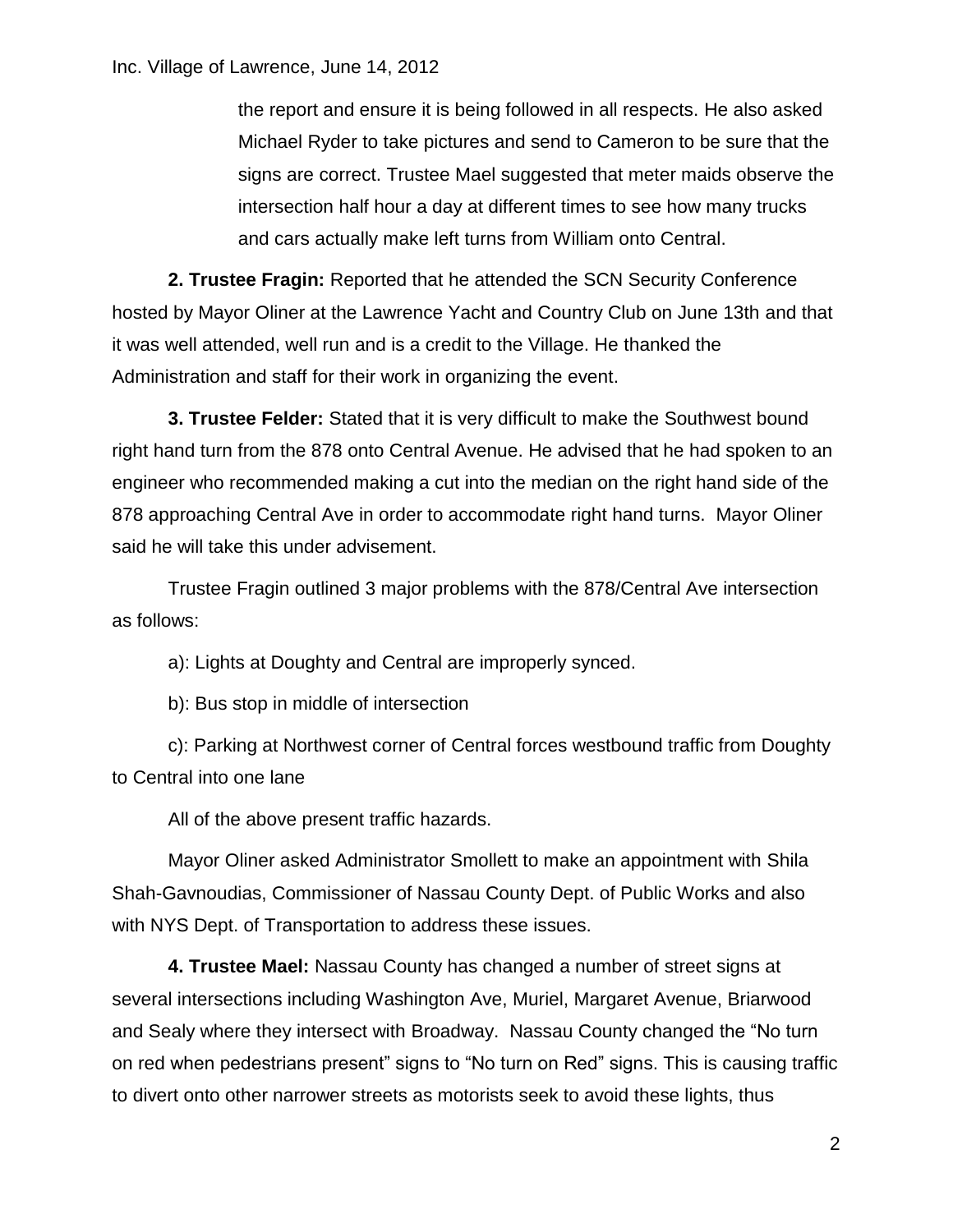creating possible hazards. Trustee Mael said he had been advised by Village Attorney Tom Levin and Administrator Smollett that these signs are under the jurisdiction of Nassau County Department of Public Works and that in order to change them back the Board should vote to petition the County to do so and also contact County Legislator Howard Koppel for help in this matter. Mayor Oliner advised that he has a scheduled meeting with Commissioner Shah-Gavnoudias to discuss other streets in the Village and he will discuss this issue with her.

**Board Action:** Trustee Mael moved that the Board vote to petition Nassau County DPW to change back the signs. Trustee Klar seconded the motion. All in favor.

**5. Trustee Fragin:** Asked why the Marina dump is still there as well as the concrete barriers and debris. Mayor Oliner asked Michael Ryder to contact the owner of the debris to remove it. Also, any soil that was retained by the Village should be tested.

**6. Tzvi Werzberger - Resident of Doughty Blvd –** Raised the issue of recent parking tickets issued to cars parked on Doughty Blvd between the hours of 3AM – 5AM. He said that in his four years of residence on the street, tickets had never been issued for this and residents thought that Doughty Blvd was exempt from the parking restriction due to the fact that most homes on the street are two-family homes with limited driveway space to accommodate residents' vehicles.

Trustee Felder said he had reviewed the Village code and found two locations that were exempt including Doughty Blvd extension south of Broadway. However this does not include the section that had been ticketed.

**Board Action:** Trustee Fragin moved to schedule a public hearing at the BOT meeting on July 12, 2012 to amend the Village code to provide exemptions for parking on Doughty Blvd. with respect to parking restrictions between 3am-5am and two hour parking limitations. Mayor Oliner seconded. All in favor.

Date for the next BOT meeting was re-scheduled from July 5, 2012 to July 12, 2012.

**7. Lawrence Association:** Ronald Goldman thanked the Mayor and Board of Trustees for: allowing the Association to use the Country Club for Association meetings; responding to the insect problem; hosting the SCN security conference. He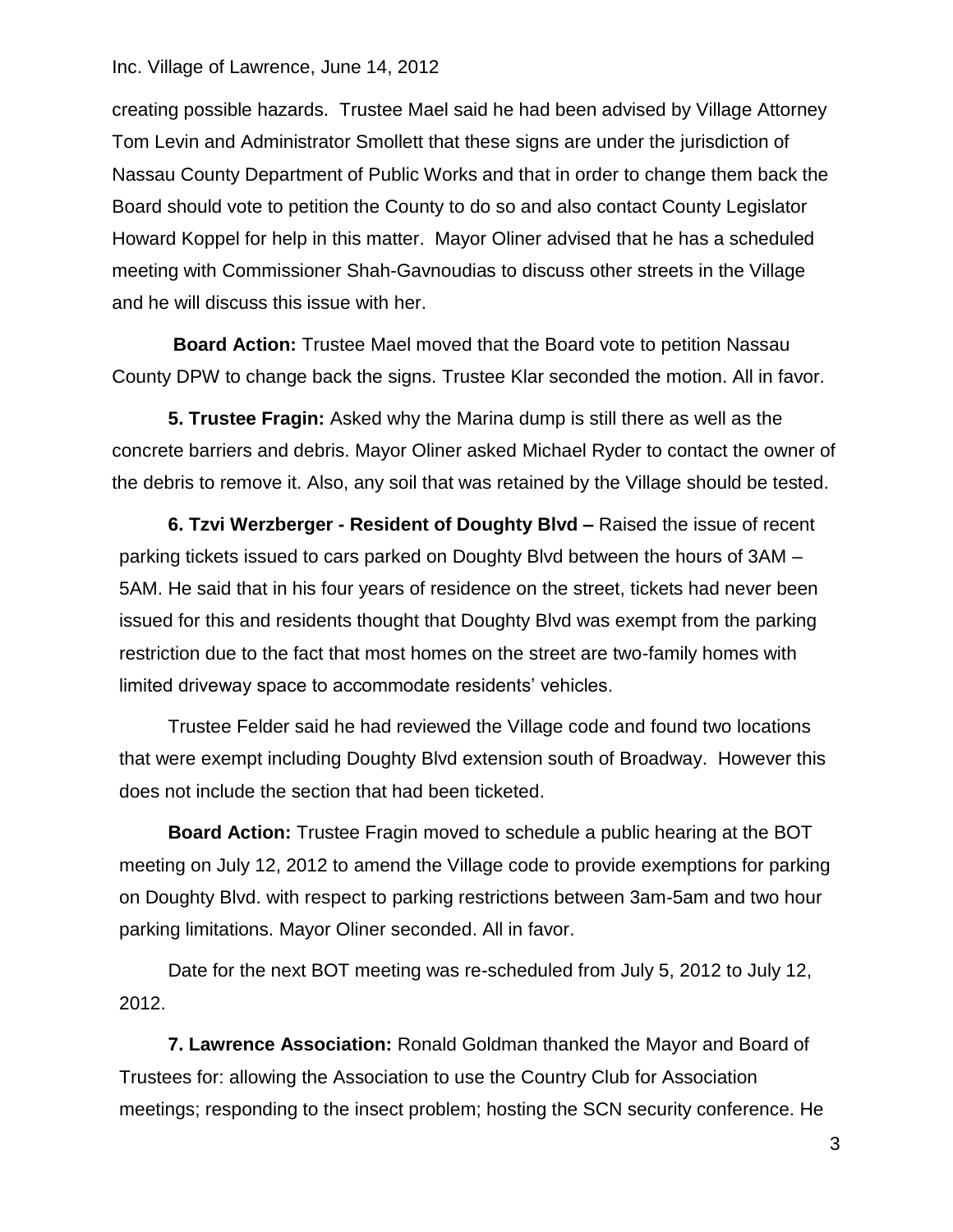also invited the trustees to attend the upcoming Association meeting scheduled for September 12, 2012.

### **APPROVAL OF MINUTES – 5/3/12 BOT Meeting**

Mayor Oliner moved to approve the minutes from the 5/13/12 BOT meeting. Trustee Fragin seconded. All in favor.

#### **NEW BUSINESS**

**Item 1 – Approval of abstracts – General Fund #652, #653 & #654, Recreation Fund #61, #62, #63 & #64, Sewer Fund #53 & #54, Trust Fund #242 and Payroll # 2316, #2317 & #2318.**

**Board Action:** Mayor Oliner moved to approve the abstracts. Trustee Fragin seconded. All in favor.

## **Item 2 –Continuation of Public Hearing for Lawrence-Cedarhurst Fire Department (LCFD) fire protection contract.**

**Board Action:** Mayor Oliner moved to carry over the public hearing to the BOT meeting scheduled for July 12, 2012. Trustee Felder seconded. All in favor.

### **Item 3 – Approve Tennis Pro's Contract**

Contract was not completed at time of the meeting. Item tabled.

**Board Action:** Trustee Klar moved to pay Golf pro Peter Procops and Tennis pro Mark Harrison all moneys owed to them based on previous year's contract. Mayor Oliner seconded. All in favor.

## **Item 4 – Approval to solicit bids for actuarial study for OPEB (other post employment benefits) required for GASB and annual audit.**

**Board Action:** Mayor Oliner moved to authorize the Administration to solicit bids to conduct an actuarial analysis of Village OPEB costs required under GASB. Trustee Fragin seconded. All in favor.

**Item 5—Public hearing for proposed Local Law to amend code to allow permitting for social gatherings.**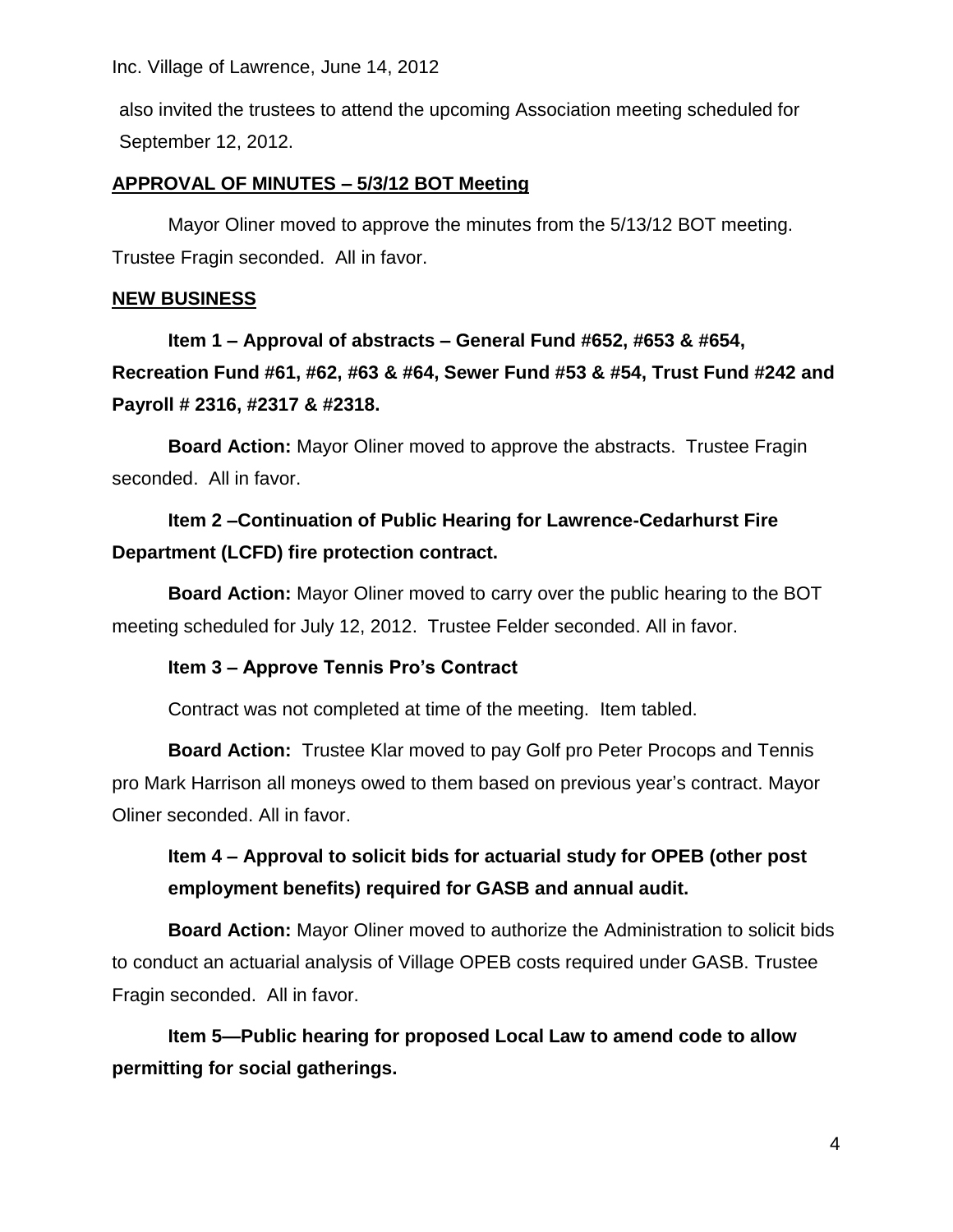**Board Action:** Mayor Oliner moved to open the hearing. Trustee Fragin seconded. All in favor.

Administrator Smollett presented the proposed public law (Exhibit A).

**Board Action:** Trustee Mael moved to continue the public hearing to the next Board Meeting on July 12, 2012. Mayor Oliner seconded. All in favor.

Village Attorney Levin to re-draft the law prior to the July 12, 2012 BOT meeting.

### **Item 6—Approve engineering proposal for assessment of the storm water drainage system**

Michael Ryder explained the different proposals. Trustee Felder asked Michael Ryder to contact the Army corps of engineers and consult with them on seeking a solution to the flooding problems in the Village. He also recommended contacting other municipalities with similar flooding problems to discuss how they handled the issues.

Trustee Mael noted that the proposals did not contain any practical recommendations nor did they indicate that any such recommendations would follow the studies.

No further action taken.

## **Item 7—Update on seasonal insect infestation. Retaining service of Clarke's Entomologist**

**Board Action:** Mayor Oliner moved to retain the services of Clarke's Entomologist as per Clarke's proposal. Trustee Klar seconded. All in favor.

**Item 8—Request for traffic signs:**

### **a) "Stop" sign on Harborview South**

**Board Action:** Mayor Oliner moved to approve sign. Trustee Klar seconded.

Discussion ensued. Trustee Mael asked Administrator Smollett to canvass the residents of Harborview South to receive their input on the matter.

Mayor Oliner withdrew the motion and asked that the item be placed on the agenda for the 7/12/12 BOT meeting.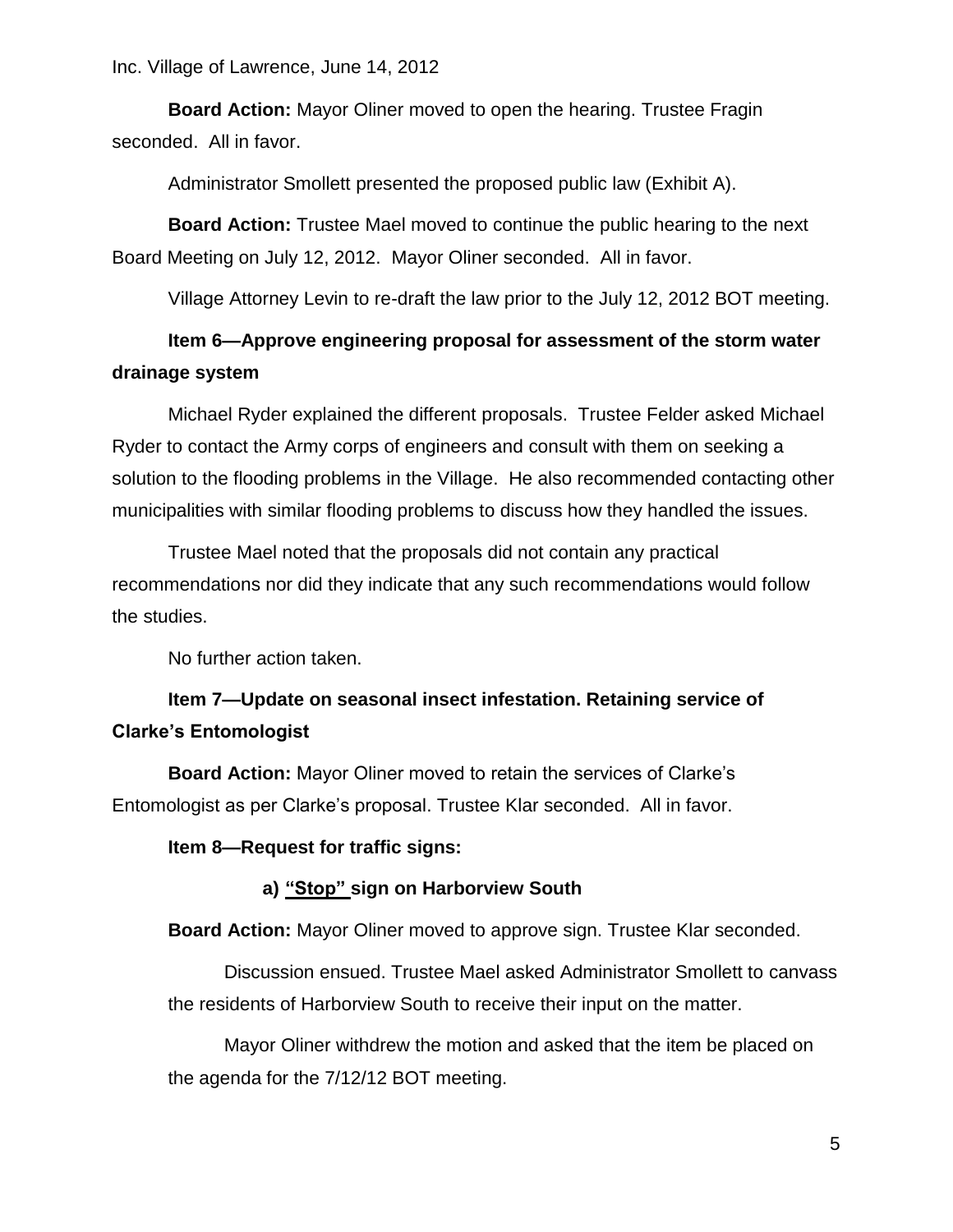# **b) "No Parking from here to corner" sign at Pearsall and Causeway**

It was noted that a sign was already placed at the location based upon Mr. Ryder's authorization. Mr. Ryder advised that he had authorized placement of the sign as an emergency measure due to the hazard of potential traffic accidents at that intersection.

**Board Action:** Trustee Klar moved to approve the sign. Trustee Fragin seconded. All in favor.

### **OLD BUSINESS**

1. **Williams Street Update of new signage installation.** All signs installed except for one truck sign which was sent back for typo reprint.

**2. Update on 4th Pct. Meetings regarding 5k and 2k standard routes.** Sgt. Moulds (4<sup>th</sup> Pct) & Captain Gluck (Aux. Police) are finalizing recommended standard routes for BOT review.

**3. Update on soliciting quotes for videotaping BOT meetings.** Received one quote for \$300 per meeting and soliciting additional ones.

**4. Update on Tide Gate on Rock Hall Road.** There were no immediate grants available for the tide gate. The recommended contractor, Doug Meese, was awarded the job and the tide gate was ordered by the contractor.

Mayor Oliner and the BOT thanked Trustee Klar for his devoted service to the Village. Trustee Klar thanked the mayor and BOT and expressed that it was his pleasure to serve as Trustee.

Mayor Oliner asked Administrator Smollett to write a letter to the Memorial Day Parade Committee asking for an explanation of the deviation this past Memorial Day from the traditional parade route that had been followed in the past.

There being no further business, Trustee Fragin moved to convene in Executive Session to discuss matters that may lead to the hiring, firing or discipline of one or more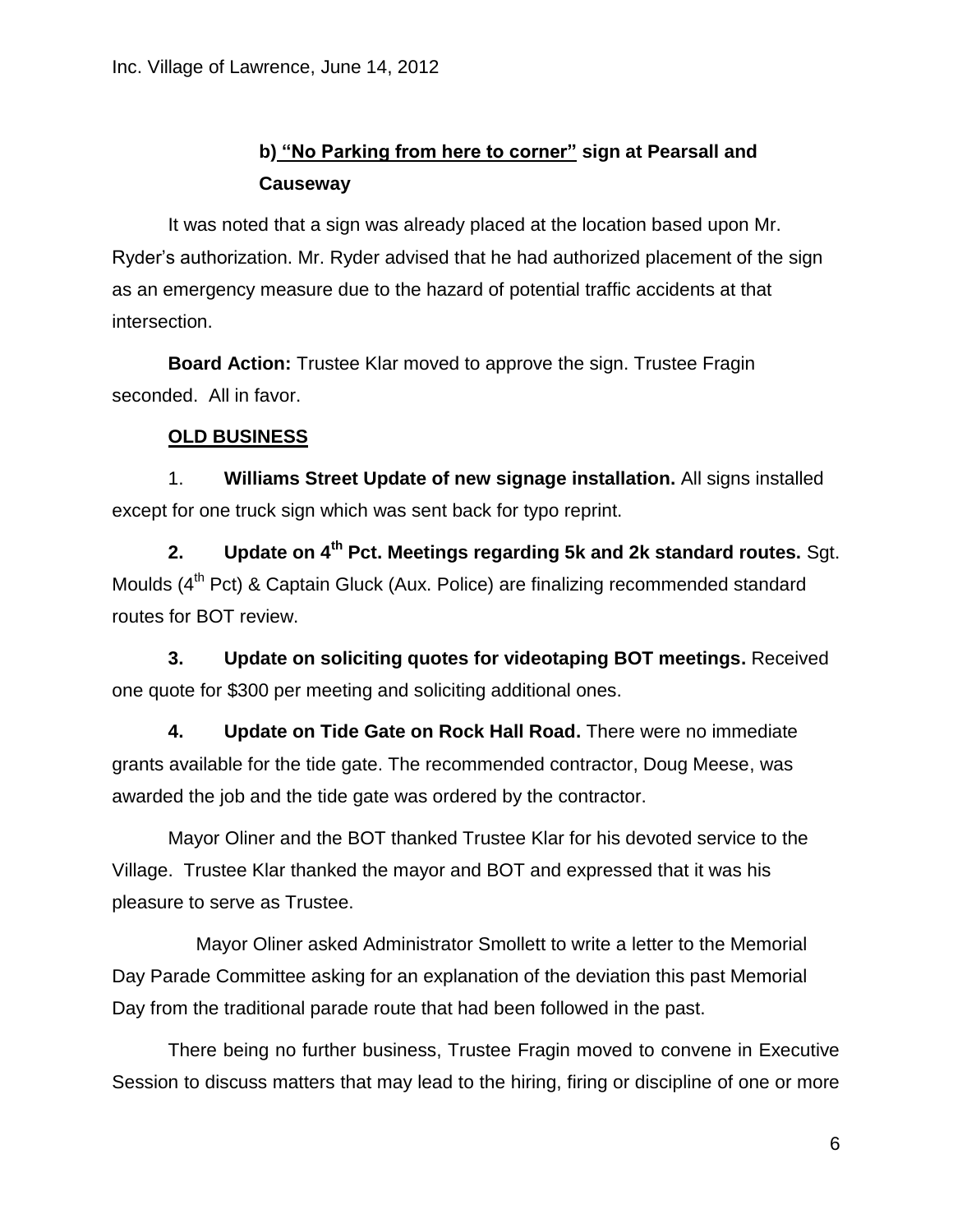employees and separately, matters dealing with pending litigation. Mayor Oliner seconded the motion. All in favor.

The Board convened in executive session at 10:55 PM.

### **Executive Session Minutes**

#### **Kosher Caterer RFP**

**Board Action: -** Trustee Fragin moved to accept the bid from Catering by Michael Shick pending approval of a final signed Agreement between Catering by Michael Shick and the Village. Trustee Klar seconded. All in favor.

**Board Action:** - Trustee Fragin moved to authorize Mayor Oliner to negotiate a contract with Chap-a-Nosh on the same terms as those submitted by Catering by Michael Shick. Trustee Klar seconded. All in favor.

**Board Action: -** Trustee Fragin moved to authorize the Administration to solicit bids from additional kosher caterers on the same terms as those submitted by Catering by Michael Shick, in the event that an Agreement is not reached with Chap-a-Nosh. Trustee Klar seconded. All in favor.

The Board returned to public session at 12:05 AM. There being no further business, the meeting was adjourned.

This is to certify that I, David E. Smollett, read the preceding minutes, and they are in all respects a full and correct record of such proceedings.

David E. Smollett, Administrator,

Clerk/ Treasurer